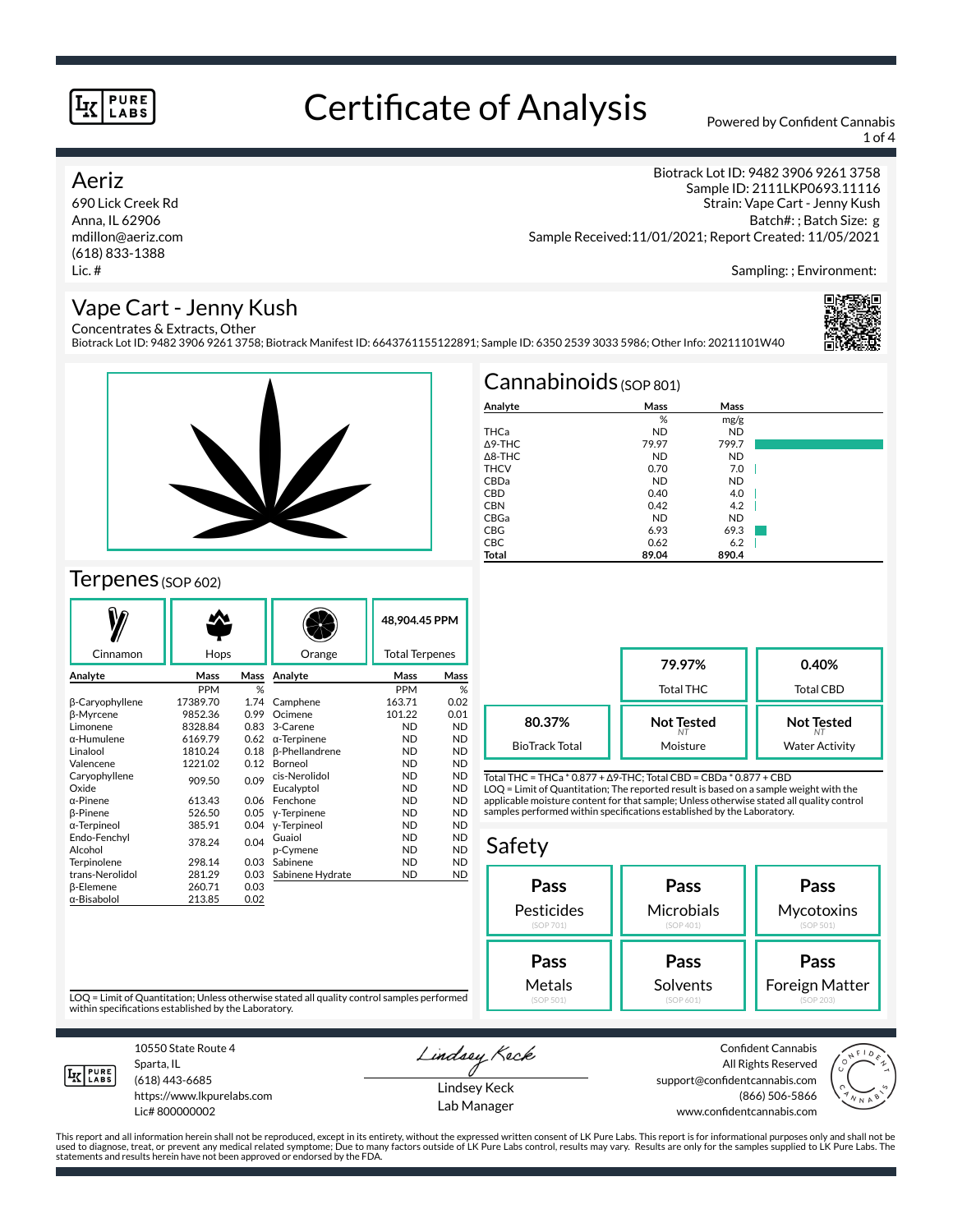# Certificate of Analysis Powered by Confident Cannabis

2 of 4

## Aeriz

690 Lick Creek Rd Anna, IL 62906 mdillon@aeriz.com (618) 833-1388 Lic. #

Biotrack Lot ID: 9482 3906 9261 3758 Sample ID: 2111LKP0693.11116 Strain: Vape Cart - Jenny Kush Batch#: ; Batch Size: g Sample Received:11/01/2021; Report Created: 11/05/2021

Sampling: ; Environment:

## Vape Cart - Jenny Kush

Concentrates & Extracts, Other Biotrack Lot ID: 9482 3906 9261 3758; Biotrack Manifest ID: 6643761155122891; Sample ID: 6350 2539 3033 5986; Other Info: 20211101W40

| Pesticides |     |       |      | Pass          | Microbials                                                                                                                                                                                                                                                                                                                                                       |            |            | Pass          |
|------------|-----|-------|------|---------------|------------------------------------------------------------------------------------------------------------------------------------------------------------------------------------------------------------------------------------------------------------------------------------------------------------------------------------------------------------------|------------|------------|---------------|
| Analyte    | LOQ | Limit | Mass | <b>Status</b> | Analyte                                                                                                                                                                                                                                                                                                                                                          | Limit      | Mass       | <b>Status</b> |
|            |     |       |      |               |                                                                                                                                                                                                                                                                                                                                                                  | CFU/g      | CFU/g      |               |
|            |     |       |      |               | Aerobic Bacteria                                                                                                                                                                                                                                                                                                                                                 | 10000      | <b>ND</b>  | Pass          |
|            |     |       |      |               | Bile-Tolerant Gram-Negative Bacteria                                                                                                                                                                                                                                                                                                                             | 100        | <b>ND</b>  | Pass          |
|            |     |       |      |               | Coliforms                                                                                                                                                                                                                                                                                                                                                        | 100        | <b>ND</b>  | Pass          |
|            |     |       |      |               | E. Coli                                                                                                                                                                                                                                                                                                                                                          | $\circ$    | <b>ND</b>  | Pass          |
|            |     |       |      |               | Salmonella                                                                                                                                                                                                                                                                                                                                                       | $\circ$    | <b>ND</b>  | Pass          |
|            |     |       |      |               | Yeast & Mold                                                                                                                                                                                                                                                                                                                                                     | 1000       | <b>ND</b>  | Pass          |
|            |     |       |      |               | <b>Heavy Metals</b>                                                                                                                                                                                                                                                                                                                                              |            |            | Pass          |
|            |     |       |      |               | Analyte                                                                                                                                                                                                                                                                                                                                                          | LOQ        | Mass       | <b>Status</b> |
|            |     |       |      |               |                                                                                                                                                                                                                                                                                                                                                                  | <b>PPM</b> | <b>PPM</b> |               |
|            |     |       |      |               | Arsenic                                                                                                                                                                                                                                                                                                                                                          |            | <b>ND</b>  | Pass          |
|            |     |       |      |               | Cadmium                                                                                                                                                                                                                                                                                                                                                          |            | <b>ND</b>  | Pass          |
|            |     |       |      |               | Chromium                                                                                                                                                                                                                                                                                                                                                         |            | <b>ND</b>  | Pass          |
|            |     |       |      |               | Lead                                                                                                                                                                                                                                                                                                                                                             |            | <b>ND</b>  | Pass          |
|            |     |       |      |               | Mercury                                                                                                                                                                                                                                                                                                                                                          |            | <b>ND</b>  | Pass          |
|            |     |       |      |               | $\overline{100}$ $\overline{11}$ $\overline{10}$ $\overline{10}$ $\overline{10}$ $\overline{11}$ $\overline{11}$ $\overline{11}$ $\overline{11}$ $\overline{11}$ $\overline{11}$ $\overline{11}$ $\overline{11}$ $\overline{11}$ $\overline{11}$ $\overline{11}$ $\overline{11}$ $\overline{11}$ $\overline{11}$ $\overline{11}$ $\overline{11}$ $\overline{11}$ |            |            |               |

LOQ = Limit of Quantitation; Unless otherwise stated all quality control samples performed within specifications established by the Laboratory.

| <b>Mycotoxins</b> |     |       |            | Pass        |  |
|-------------------|-----|-------|------------|-------------|--|
| Analyte           | LOC | Limit |            | Mass Status |  |
|                   | PPB | PPB   | <b>PPB</b> |             |  |
| <b>B1</b>         |     | 0.10  | <b>ND</b>  | Pass        |  |
| <b>B2</b>         |     | 0.10  | <b>ND</b>  | Pass        |  |
| G <sub>1</sub>    |     | 0.10  | <b>ND</b>  | Pass        |  |
| G <sub>2</sub>    |     | 0.10  | <b>ND</b>  | Pass        |  |
| Ochratoxin A      |     | 0.10  | <b>ND</b>  | Pass        |  |

LOQ = Limit of Quantitation; Unless otherwise stated all quality control samples<br>performed within specifications established by the Laboratory.

LOQ = Limit of Quantitation; Unless otherwise stated all quality control samples performed within specifications established by the Laboratory.

10550 State Route 4 Sparta, IL (618) 443-6685

**LK** LABS

Lic# 800000002

https://www.lkpurelabs.com

Lindsey Keck

Confident Cannabis All Rights Reserved support@confidentcannabis.com (866) 506-5866 www.confidentcannabis.com



Lindsey Keck Lab Manager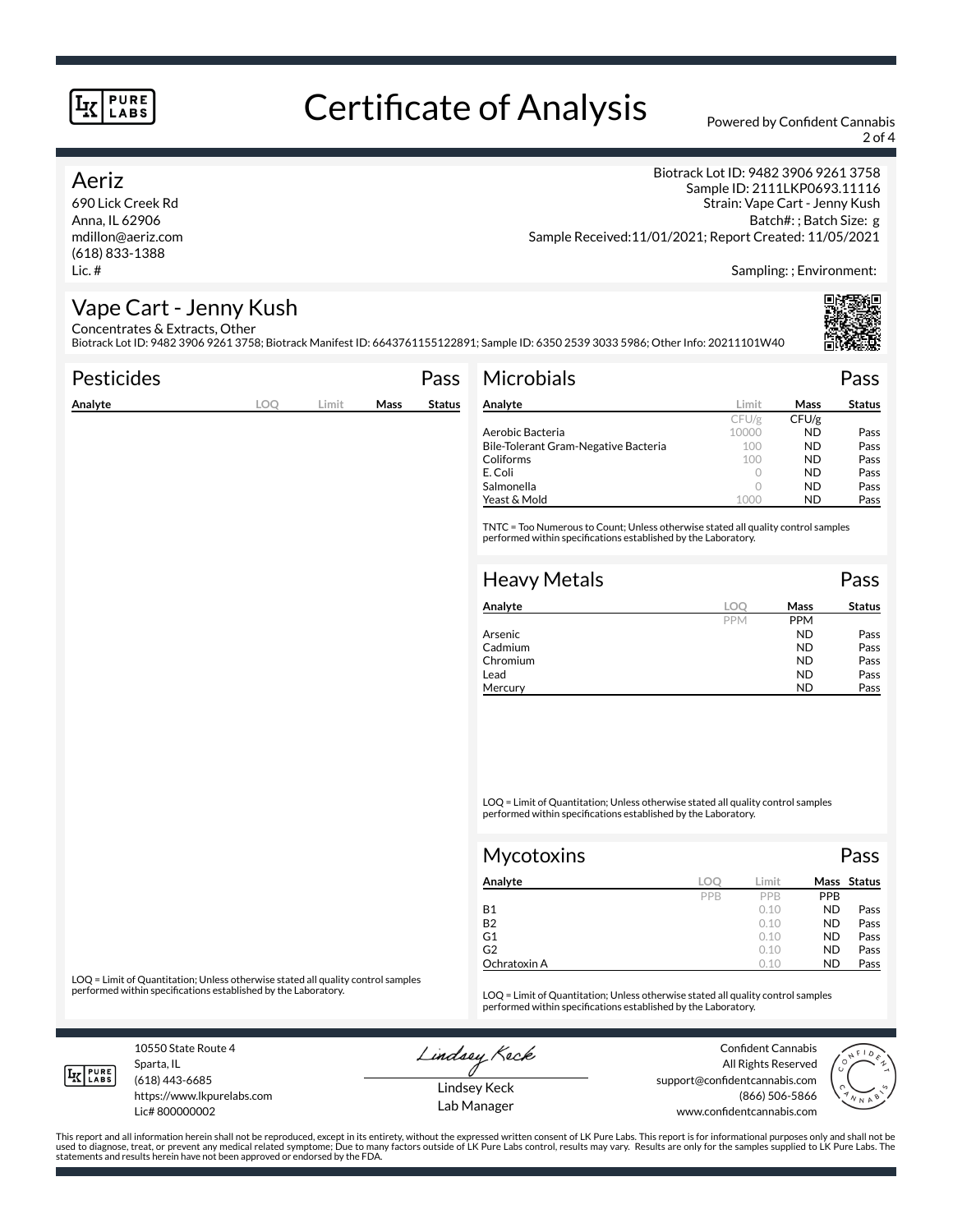# Certificate of Analysis Powered by Confident Cannabis

3 of 4

## Aeriz

690 Lick Creek Rd Anna, IL 62906 mdillon@aeriz.com (618) 833-1388 Lic. #

Biotrack Lot ID: 9482 3906 9261 3758 Sample ID: 2111LKP0693.11116 Strain: Vape Cart - Jenny Kush Batch#: ; Batch Size: g Sample Received:11/01/2021; Report Created: 11/05/2021

Sampling: ; Environment:

# Vape Cart - Jenny Kush

Concentrates & Extracts, Other Biotrack Lot ID: 9482 3906 9261 3758; Biotrack Manifest ID: 6643761155122891; Sample ID: 6350 2539 3033 5986; Other Info: 20211101W40

# Residual Solvents Pass



| Analyte            | LOO        | Limit      | <b>Mass</b> | Status |
|--------------------|------------|------------|-------------|--------|
|                    | <b>PPM</b> | <b>PPM</b> | <b>PPM</b>  |        |
| Acetone            |            |            | <b>ND</b>   | Tested |
| <b>Butane</b>      |            |            | ND.         | Tested |
| Ethanol            |            |            | ND.         | Tested |
| Ethyl-Acetate      |            |            | <b>ND</b>   | Tested |
| Ethyl-Ether        |            |            | <b>ND</b>   | Tested |
| Ethylene Oxide     |            |            | <b>ND</b>   | Tested |
| Heptane            |            |            | ND          | Tested |
| Isopropanol        |            |            | ND          | Tested |
| Methanol           |            |            | ND          | Tested |
| Methylene-Chloride |            |            | ND          | Tested |
| n-Hexane           |            |            | ND          | Tested |
| Pentane            |            |            | <b>ND</b>   | Tested |
| Propane            |            |            | <b>ND</b>   | Tested |
| <b>Toluene</b>     |            |            | <b>ND</b>   | Tested |
| Trichloroethene    |            |            | <b>ND</b>   | Tested |
| Xylenes            |            |            | <b>ND</b>   | Tested |
|                    |            |            |             |        |

LOQ = Limit of Quantitation; Unless otherwise stated all quality control samples performed within specifications established by the Laboratory.

**LK** LABS

Sparta, IL (618) 443-6685 https://www.lkpurelabs.com Lic# 800000002

10550 State Route 4

Lindsey Keck

Lindsey Keck Lab Manager

Confident Cannabis All Rights Reserved support@confidentcannabis.com (866) 506-5866 www.confidentcannabis.com